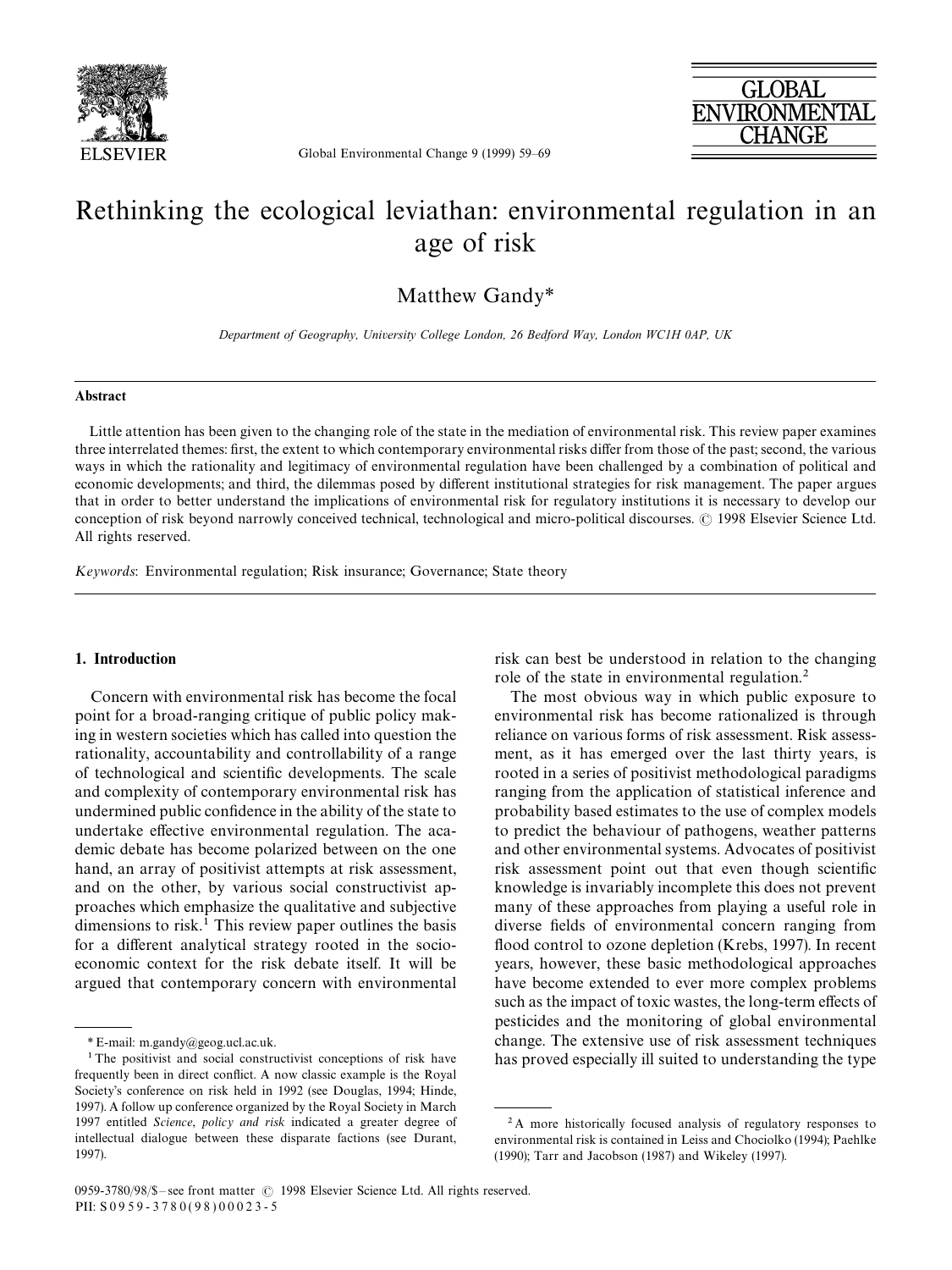of low probability catastrophic events such as Chernobyl which are central to public anxiety (Giddens, 1991; Pearce and Tombs, 1996; p. 445). The use of probability based estimates of risk for cancer and other illnesses caused by environmental exposure to ionizing radiation, dioxins and other toxins has also met with public disquiet because it reveals how environmental risk is an integral dimension to contemporary production processes.

Shifting conceptions of environmental risk form an integral element in the historical development of different institutional strategies for environmental protection. In the nineteenth century the environmental role of the state was mainly focused at a local level in order to protect public health and coordinate the infrastructural needs of rapidly growing urban areas.<sup>3</sup> Over the twentieth century, however, the state's role in environmental management has developed extensively, involving ever more complex institutional structures extending within and between sovereign nation states.<sup>4</sup> The earlier emphasis on public health has been extended to a range of newer concerns with biodiversity, climate change and the pollution of the global commons. Though science has played a crucial role in raising awareness of these issues, the necessary administrative and legislative changes required to modify relations between society and nature have been largely left to governmental institutions. After the 1970s, however, an important set of changes occurred which fundamentally altered the context for environmental policy making. Public demand for ever higher levels of environmental protection grew steadily yet the fiscal and ideological capacity of governmental institutions to intervene decisively on behalf of some putative public interest began to diminish.

How should we approach analysis of changing patterns of state intervention in the field of environmental risk? The theoretical literature on the capitalist state has grown significantly since the 1970s but has not been systematically extended to the understanding of environmental issues. The environmental literature has generally adopted a static and typological approach to understanding state intervention with little attempt to examine the broader context for environmental regulation itself.<sup>5</sup> An initial problem is one of definition since the state is far more than an administrative system but represents a dynamic and unstable series of structures engaged in a variety of often contradictory and ill-specified tasks. The state is both a thing in itself that can be explored empirically but is also an idea around which competing conceptions of society have repeatedly clashed introducing a subjective and ideological dimension into any meaningful critical analysis. Rather than a specific form the capitalist state is best conceived as a process or tendency in a continuous state of flux and reformulation. The state is thus simultaneously part of wider society but is at the same time a separate entity capable of pursuing its own agenda within a set of structural and ideological constraints. The emerging structures and relationships that constitute the modern state will always be contradictory and shaped by a multiplicity of forces ranging from 'micro-political practices dispersed throughout society' to 'the emergent international system formed through the interaction of sovereign states' (Jessop, 1990; p. 342). This paper develops a conception of state intervention as the dynamic outcome of competing and often contradictory perspectives. Central to the thesis advanced here is the contention that the late twentieth century marks an important shift in the constitution of the environmental debate within which an ecological critique of modernity has successfully challenged a series of assumptions inherited from Enlightenment conceptions of law and political economy. The perspective developed here rejects the outright abandonment of Enlightenment rationality advanced by various ecocentrist and poststucturalist variants of environmental thought and seeks to emphasize the continuing relevance of universalist and consensual ideals in environmental policy making.

The first part of the paper outlines the extent to which contemporary environmental risks differ from those of the past. The paper then examines some of the specific contexts within which environmental regulation has lost its legitimacy in order to illustrate how the historically constituted coalition of forces behind the post-war expansion in the regulatory role of the state has been systematically undermined and weakened by a series of interrelated developments at different spatial scales. The final part of the paper presents some empirical illustrations of these regulatory dilemmas by focusing on the example of environmental insurance and the implications of economic 'virtualization' for environmental management.

#### 2. Environmental risk under late modernity

It is now widely accepted that the scale of environmental change over the post-war period poses unprecedented threats to long-term bio-physical security. The accumulative impact of these new threats transcends the spatial, social and temporal limits of the industrial risks

<sup>&</sup>lt;sup>3</sup>There is a large literature on the inter-relationship between public health and the reform of local government in 19th-century Europe and North America. Important examples include Dyos and Wolff (1973); Evans (1987); Gillet (1972); Rosenberg (1962); and Wohl (1983).

<sup>&</sup>lt;sup>4</sup>The development of environmental management in developed economies is comprehensively covered in Caldwell (1990), Ostrum (1990), Weale (1992) and Yeager (1991).

<sup>&</sup>lt;sup>5</sup> Static interpretations of 'state failure' derived from the administrative structure of environmental regulation are contained in Andersen (1994) and Jänicke (1990). Jessop develops a more dynamic interpretation of the state through what he terms 'the strategic-relational approach with its emphasis on the continuing interplay between strategies and structures' (Jessop, 1990, p. 364).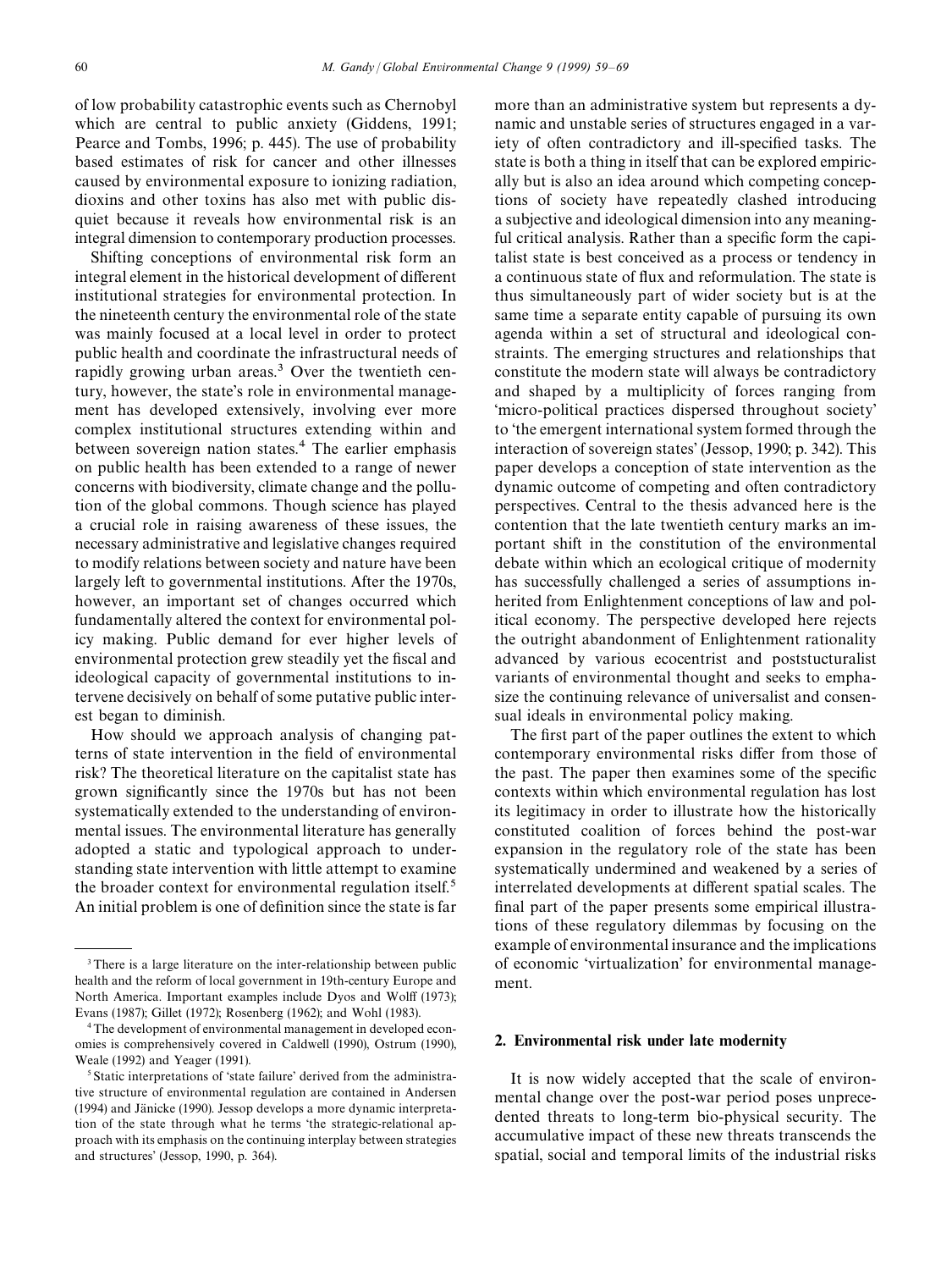of the past. The simple cause*—*effect assumptions and individual apportionment of culpability inherited from the nineteenth-century origins of environmental regulation have been overwhelmed by the scale and complexity of contemporary risks (Goldblatt, 1996). Post-war scientific and technological developments have facilitated an unprecedented phase in global economic expansion but have heralded an increased vulnerability of human populations to anthropogenic sources of risk. The synergistic effects of the tens of thousands of chemicals released into the environment undermine any simple conception of causality and responsibility introducing a radical indeterminacy beyond the scope of established scientific and policy discourse. As a consequence, our social institutions, and in particular the regulatory institutions of the modern state, are ill-suited to handle this unprecedented proliferation of environmental risks. Epidemiological research over the last fifteen years has revealed a series of newly emerging and systematically overlooked sources of environmentally induced ill health in spite of improved safety records in many parts of the production process.<sup>6</sup> Examples include chronic respiratory illnesses induced by poor air quality in urban areas (Gottlieb et al., 1995; Mann, 1991); the emergence of new hormonal, immunological and developmental disorders triggered by contact with synthetic substances released into the human environment (Birnbaum, 1994; Colborn and Clement, 1992; Schecter, 1995; US EPA, 1994); and new resistant strains of tuberculosis and other infectious diseases spreading in response to growing poverty, infrastructural decay and declining health services (Lewontin and Levins, 1996; World Health Organization, 1996).<sup>7</sup>

Lack of knowledge and uncertainty are now an integral feature of contemporary environmental debate since only a fraction of synthetic substances have ever been systematically tested for their potential effects on human health and bio-physical systems (Adams, 1994). Similarly, the causal networks and proliferation of feedback loops involved in global environmental change exceed the capacity of the most complex environmental models that can be devised (Rayner and Malone, 1997). The relative imperceptibility of many of these threats in everyday life strengthens the power of knowledge and specialist expertise in society and problematizes classic conceptions of environmental management based around intervention in relatively simple environmental systems. The impact of differential access to knowledge is further heightened by the power of the mass media in structuring and directing environmental discourse in a complex pattern of shifting agendas amid the electoral and economic cycles that determine the momentum of much contemporary political debate. Given the innate uncertainties surrounding these changes and the immense significance of cultural representations of environmental change in shaping political discourse there has been growing interest in social constructivist perspectives on relations between society and nature (see Szerszynski et al., 1996). Yet these types of perspectives systematically ignore the degree to which concern with environmental risk stems from a wider crisis in the public sphere generated by structural change in western societies. Brian Wynne, for example, fails to develop his radical critique of science beyond a narrowly ahistorical and micro-political analysis of environmental conflict (see Wynne, 1996). In order to fully appreciate the implications of the debate surrounding environmental risk we need to recognize the materiality of relations between society and nature: environmental regulation exists because it is necessary for sustaining the ecological well-being of complex urban societies yet the precise character of regulatory institutions will be determined by an interaction between many different contributory factors at a variety of spatial and temporal scales.

Existing patterns of environmental regulation in western societies evolved in response to the risks associated with the emerging industrial societies of the nineteenthcentury based around 'principles of rule-governed attribution of fault and blame, legally implemented compensation, actuarial insurance principles and collectively shared responsibility' (Goldblatt, 1996; p. 159). Complex state structures emerged under the impetus of modernity in order to secure the conditions for capital accumulation and social cohesion within a series of regional and national production systems.8 Early dimensions to environmental management include water supply, sanitation, food inspection, and initial attempts at urban planning. From the late 1960s onwards these established patterns of state intervention in the environmental arena were embellished by a wave of additional legislative and administrative structures exemplified in the United States by the creation of the US Environmental Protection Agency and the enactment of new occupational health and safety regulations (Hays, 1987; Pearce and Tombs,

<sup>6</sup>Environmental policy making since the 1980s has involved a variety of institutional and organizational innovations such as integrated pollution control, environmental audits, and the application of new 'upstream' environmental management strategies, yet there remains a widespread perception of regulatory failure.

<sup>7</sup>There is now a growing literature on the political ecology of ill health which seeks to extend epidemiological research to take account of the socially and spatially uneven impact of socio-economic restructuring. See, for example, Chen and Huang (1997), Johanning et al. (1994), Matthews (1995), Mayer (1996) and McLafferty and Templaski (1995). A range of assumptions concerning the progressive impetus and scientific basis of public health advances in western societies have been problematized by new sources of environmental risk which challenge both the epistemological basis of environmental research and also the regulatory capacity of governmental institutions.

<sup>8</sup> See, for example, Boyer (1983), Carnoy, (1984) and Clark and Dear (1981, 1984).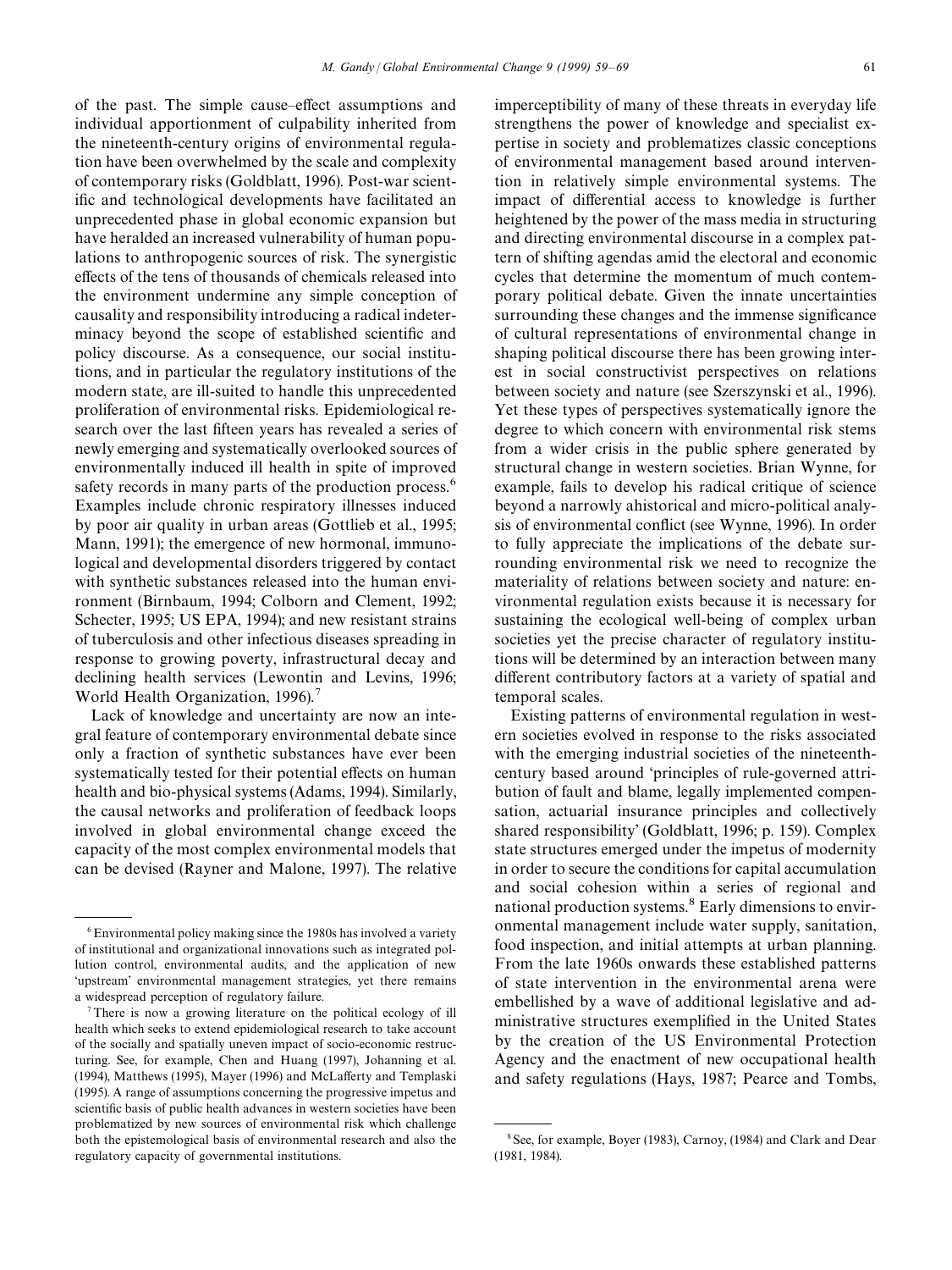1996). A range of scholarship on the post-war history of environmental management now suggests that the late 1960s and early 1970s was a unique period in terms of the strength of the environmental coalition spanning both organized labour and the newly formed environmental pressure groups (see Faber and O'Connor, 1993; O'Connor, 1994).

During the 1970s, however, the development of extensive state involvement in environmental management was to prove increasingly at odds with the emerging neo-liberal context for policy making in Western societies. The post Bretton Woods liberalization of global markets progressively diminished the scope for Keynesian patterns of state intervention. The increasing fiscal and political problems facing state institutions in developed economies began to significantly erode the degree of state autonomy which had previously existed in the Fordist era. In some cases the challenge to environmental management rested on the attempt to separate environmental service provision from the democratic process whereas in other cases the impetus stemmed from the reassertion of private property rights over the control of natural resources.<sup>9</sup> By the early 1990s the anti-regulation lobby had become sufficiently powerful to deflect and undermine the rationale of environmental policy making by systematically capturing legislative agendas and rolling back many of the gains made in earlier years (see Pearce and Tombs, 1997). These developments suggest that environmental regulation has always existed in a state of dynamic tension with prevailing centres of economic and political power to a far greater extent than is acknowledged in much of the environmental literature. The current attempt to extend the impetus of neo-liberal deregulation to the environmental arena is simply an intensification of incipient and long-established tensions within environmental management. Yet this deregulative drive coincides with a period of heightened public anxiety in relation to the extent of environmental risk and the inability of regulatory institutions to protect the public interest. This is the defining paradox of the risk debate which necessitates a more detailed contextualization and periodization of environmental regulation than has hitherto been the case.

#### 3. Risk, rationality and public policy

The assumption that the state acts in the 'public' interest has been shattered by evidence of systematic health inequalities by class, gender, race and age under ostensibly uniform regulatory regimes within particular sovereign nation states. The starting point of this newly emerging critique of environmental regulation has been a range of evidence, especially from the United States, suggesting that regulatory agencies are not spatially neutral in their operation.<sup>10</sup> Whilst some analysis suggests that it is the impact of institutionalised racism in the regulatory structures of the state which accounts for this uneven geography other studies have emphasized how the class basis of American society is expressed through land use policy. What these diverse approaches share, however, is a broad-ranging critique of post-war environmental regulation which moves beyond procedural conceptions of social justice in order to challenge the underlying sources of environmental risk in capitalist societies (see Pulido, 1994; Szasz, 1994). The legitimacy of law making and regulatory structures has been challenged by a widening gulf between the types of common values and implicit norms held in an increasingly fragmentary civil society and what one might term the 'strategic rationality' of administrative and financial systems which underpin the day-to-day functioning of social life (Salter, 1997).

The contemporary inability of the state to handle environmental risk in the post-Fordist era poses a series of dilemmas for regulatory institutions as currently constituted. Recent developments in state theory (particularly from the regulationist school) have emphasised how social institutions evolve in order to handle innate tensions and contradictions in the relations between capitalist economies and societies.<sup>11</sup> What is especially interesting about the potential application of regulationist insights to the study of environmental management is the emphasis on a non-determinist analytical framework. An important starting point for a more theoretically informed understanding of environmental management is an explicit recognition of the extent to which regulatory agencies 'can only employ the strategic capacities available to the state and these are always limited relative to the tasks facing them' (Jessop, 1990; p. 362). In other words, the state is always vulnerable to legitimation crises in the increasingly complex and intractable sphere of environmental risk. The organizational capacity of the state makes it indispensable for managing the ecological contradictions of capital accumulation ( just as state activity is critical in the effective mediation of labour relations) yet specific forms of state regulation are faced by a series of structural constraints.

<sup>9</sup>Examples of early attempts to dismantle or weaken post-war environmental regulations in the 1970s before the ascendancy of neo-liberal approaches are discussed in Ackerman and Hassler (1981), Sandbach (1980), Schnaiberg (1980), Walker et al. (1979), Walker (1982), Unnever and Higgins (1995) and Yeager (1991).

<sup>&</sup>lt;sup>10</sup>For greater detail on the rise of the US environmental justice movement see Bryant and Mohai (1992), Bullard (1990, 1993), Gibbs (1993) and Hofrichter (1993).

 $11$  See Amin (1994), Jessop (1995) and Tickell and Peck (1995) for recent overviews of this literature. For an examination of more specific applications of regulationist insights to environmental problems see Drummond and Marsden (1995) and Whiteside (1996).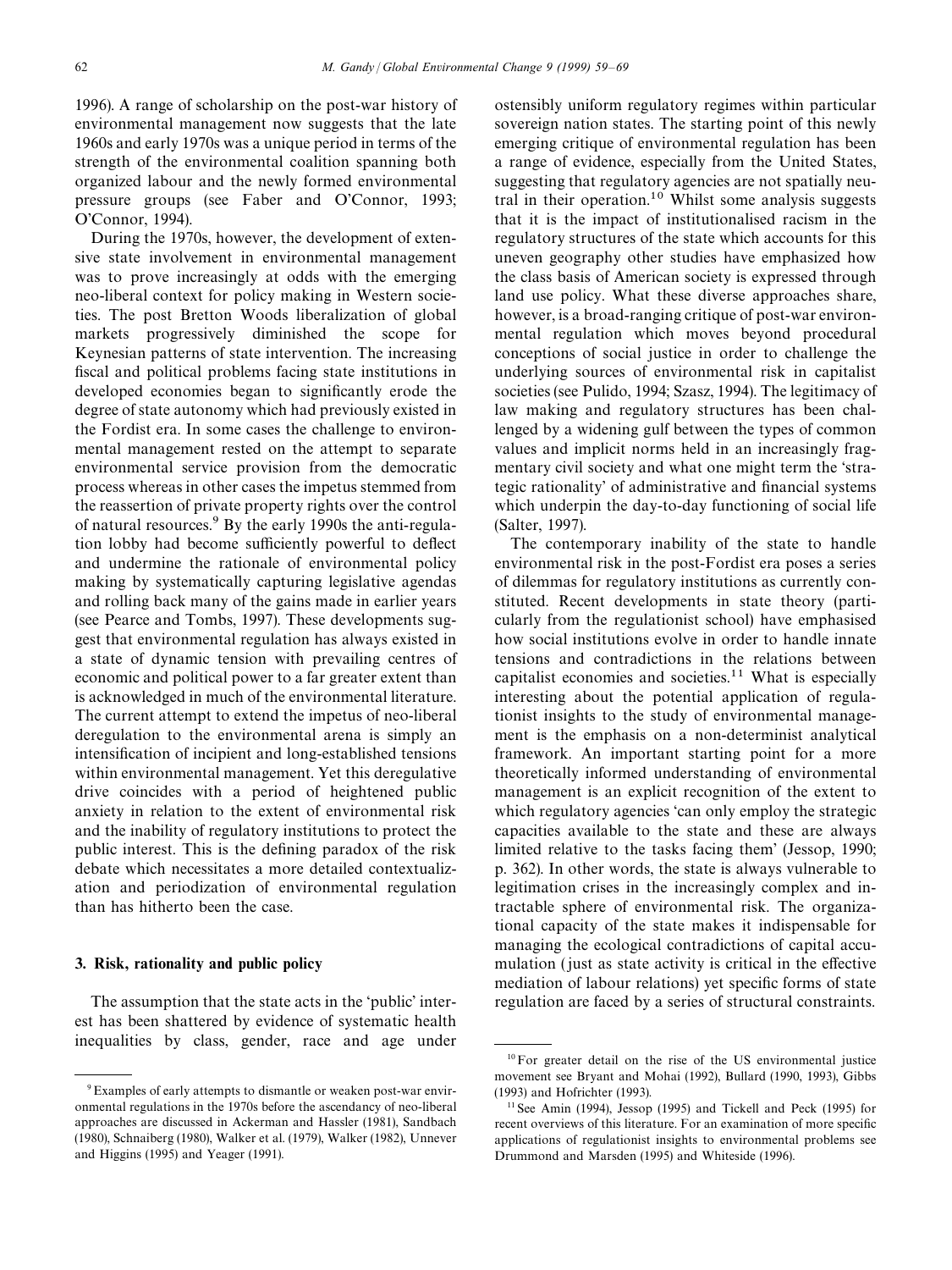The declining legitimacy of centralized state-led approaches to environmental management has led to the emergence of various forms of 'environmental governance' founded on new patterns of policy making involving a variety of new institutional structures. In effect, the state has sought to retain its role in the field of environmental management by strengthening its interaction and dependence on both the private sector and civil society by altering relationships between its core institutions and other state-like structures in society. The increasing emphasis on market-based policy instruments and the privatization of environmental services provided by the state forms part of this regulatory realignment. Indeed, we can trace linkages between the environmental critique of 'state failure' advanced by Jänicke (1990) and Huber (1991) and the emergence of the neo-liberal challenge to the perceived inflexibility and inefficiency of the regulatory state.12 Yet the more the state widens its interdependence with other interests in society the weaker its autonomous role in mediating social conflict. In effect, therefore, the state's search for greater legitimacy may paradoxically frustrate its capacity for new forms of decisive intervention as its regulatory activity becomes increasingly dependent on other structures and organizations dispersed through society.

Environmental management has been dominated by conceptions of state activity as a realm of technical and managerial expertise separate from the political arena. The messy ambiguities of political debate have been widely conceived as an intrusion capable of undermining regulatory efficiency. The state has needed to rely on sources of 'neutral' technical expertise in order to present itself as an arbiter of different interests in society. As a consequence, the political dimensions to state intervention are obscured by the reframing of policy dilemmas in purely technical terms. This can be illustrated by hazardous waste regulation where structural (political) problems have been systematically displaced into a series of locational (technical) issues (see Lake and Disch, 1992). The exposure of the fallacy of technical neutrality risks undermining the legitimacy of state intervention by unravelling the 'condensation' of contradictory forces which allow the state to intervene on behalf of some putative public interest. This presents a significant challenge to various forms of 'ecological modernization' which seek to convert ethical and political dilemmas into technical and managerial problems (Christoff, 1996; Hajer, 1995). The newly emerging discourses of ecological modernization have sought to counter the abstract commodification of nature by bringing ecological systems back into 'the sphere of economic rationality' (Mol, 1996;

p. 306*—*309). Yet the ecological modernization literature has consistently failed to explore the structural determinants of the contradiction between capital and ecology, replacing earlier forms of technical neutrality with new forms of techno-managerial control.

Public anxiety with environmental risk has been intensified by the *depoliticisation* of policy discourse as biophysical security slips out of the regulatory capacity of modern state institutions. The relative impotence of regulatory agencies to control environmental threats or even adequately respond to public demands has contributed to a weakening in the legitimacy of governmental institutions. A recent illustration is provided by the import of genetically modified food into the European Union where regulatory agencies have been unable to achieve any consistent labelling of genetically altered products let alone address broader public concerns with the impact of bio-technology on the food industry (Rissler and Mellon, 1996; Steinbrecher, 1996). The state can only make limited interventions in the capitalist economy because of its structural relation to the distribution of power in capitalist societies (Dryzek, 1995). Because the state is systematically excluded from the production process 'it must either react *a posteriori* to events it cannot directly control and/or engage in ineffective *a priori* planning' (Jessop, 1990; p. 356). In effect, therefore, the capitalist state is charged with managing the *consequences* of 'real' economic processes since 'it is the political repercussion of economic events and crises which matter more than their inherent economic form or substance' (Jessop, 1990; p. 357). We can take this conception of the 'real' economy further by considering the relationship between the state and the 'real' nature of ecological risks. Modern political discourse has emerged in dynamic relation to prevailing conceptions of the public sphere. Ecological risk undermines classic conceptions of the public sphere by exposing the arbitrariness of politico-institutional boundaries. Just as feminist theory has demonstrated the diffuse and gendered dimensions to power dispersed through society at all levels, the recognition of ecological risk reveals new structures of interdependence and causality beyond the ontological frame of reference contained in classical liberal traditions of political economy which have shaped much of western political discourse since the Enlightenment. The diminution in the power and legitimacy of liberal conceptions of the state as arbiter of the public interest has led to a radical weakening of any widely agreed conception of the common good or any broader ethical basis for social policy.

The capitalist state is best conceived as a precarious balancing act which must mediate between the needs of capital accumulation and social cohesion and is characterized by an 'unstable equilibrium of compromise' derived from its bases of power vested in wider society (Jessop, 1990; p. 346). Ecological risk exacerbates these innate tensions in the capitalist state by simultaneously

<sup>&</sup>lt;sup>12</sup> Arguments against the effectiveness of environmental regulation by the state include regulatory capture by vested interests; administrative costs; and limited innovatory capacity (see, for example, Eckersley, 1995).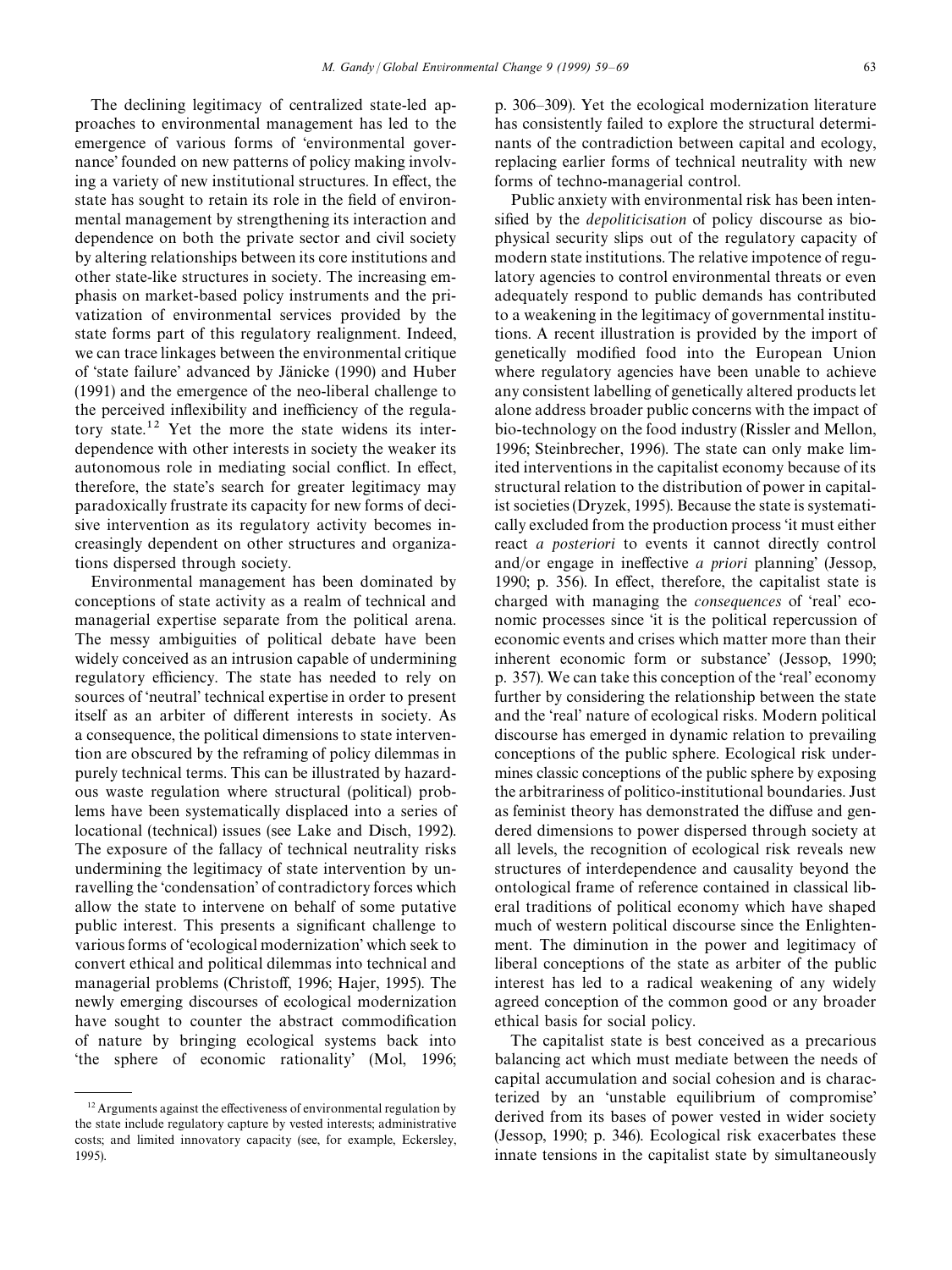emphasising problems of rationality (the sustainability of the system as a whole), legitimacy (the ability of the state to serve the public interest) and fiscal autonomy (the dynamic of state expenditures). The emergence of new environmental threats necessitates a reorientation in the rationale for state activity and further problematizes the conflicting role of state institutions as arbiters of an increasingly globalized community of interests. The globalization of environmental discourse has led to a dispersion of state responsibilities to different types of resource regimes and new forms of governance (Lipschutz and Conca, 1993; Lipschutz, 1996; Susskind, 1994; Young, 1994) yet this transfer of jurisdictional responsibilities does not significantly alter the centrality of state power to the implementation of environmental regulation. Although modern states no longer enjoy the degree of concentration of sovereignty within mutually exclusive territories that existed in past decades, the nation state continues to play a pivotal role in the shaping of supranational organizations. In other words, current processes of international political and economic change cannot be conceived in terms of a simple national*—*global duality but involve a complex reconfiguration of state power within new institutional constellations (Sassen, 1996; Weiss, 1997). Globalization involves the creation of new geographies of regulation and liberalization within which new forms of institutional innovation and market discipline are emerging. The extent to which new forms of international environmental regulation present a challenge to the underlying rationale behind global capital markets is a critical emerging theme in international political-economy. It remains to be seen whether a new 'ecological leviathan' under the auspices of greater cooperation between nation states will play a significant role in the governance of the emerging global economy.

## 4. The virtualization of environmental regulation

The word 'risk' in its English usage emerged in relation to the establishment of nineteenth-century insurance markets. Risk management has emerged as a vital institutional component of capitalist societies with its origins in protection against accidental losses and commodity price fluctuations (Ewald, 1992; Giddens, 1991). In recent years the promotion of environmental insurance as an alternative to more direct forms of state regulation has gained an unprecedented degree of credence in the environmental management literature. Conventional approaches to risk which emphasize a combination of private insurance with state regulation are now being challenged by a newly emerging neo-liberal emphasis on purely market driven forms of regulation (see Paté-Cornell, 1996).<sup>13</sup> At

a recent international conference on the theme of catastrophic risk held at Stanford University, for example, a number of participants suggested that private insurance ought eventually to replace direct forms of state regulation in the environmental arena (see, for example, Arrow, 1996; Epstein, 1996; Kane, 1996; Priest, 1996). Arguments employed against state regulation include the inability of political institutions to pursue consistent long-term policies; fraud; bureaucratic inefficiency; and the misallocation of disaster relief. Epstein (1996), for example, argues for a privatized regulatory regime based simply on the laws of property, contract and tort since all forms of state intervention, however well intentioned, are best conceived as barriers to the effective operation of markets. In a similar fashion, Priest (1996; p. 232) suggests that the state can do little to reduce risk levels since state intervention is 'directly antagonistic to insurance as a risk-reduction mechanism'. Central to this developing perspective lies faith in new forms of financial innovation, particularly the flexibility of derivatives, in responding to environmental risks far more effectively than public agencies. In the case of environmental risk this involves the spreading of potential risk through ever more elaborate systems of reinsurance with interlinking syndicates for risk-sharing and risk-pooling. Since the rationale behind the expansion of financial derivatives stems principally from the avoidance of regulatory obstacles to capital accumulation (see Miller, 1986; Scholes, 1996), we can argue that the advocacy of environmental insurance forms an integral element in the neo-liberal environmental agenda.

But what are the implications of this emphasis on private forms of environmental insurance as an alternative to the regulatory role of public agencies? The last 15 years has seen substantial restructuring in the provision of environmental insurance. In the case of the chemical industry, for example, insurers have been unwilling to provide comprehensive general liability insurance since the early 1970s without significant exclusions (Pearce and Tombs,  $1996$ <sup>14</sup> From the mid-1980s onward there have been a series of decisive events affecting the development of environmental insurance: the Bhopal incident and compensation claims derived from asbestos claims and hurricane damage have played a key role in forcing the restructuring of insurance provision including the *débâcle* facing Lloyds of London in the 1990s (Fischer, 1996; Raphael, 1994).

An instructive recent example is provided by Asbestos personal injury litigation. This is widely recognized as the most significant mass tort of recent years and has fundamentally challenged the nature of environmental risk

<sup>&</sup>lt;sup>13</sup> For conventional approaches to risk management, see for example the analysis of Kunreuther (1996) and Viscusi (1996).

<sup>&</sup>lt;sup>14</sup> Even before Bhopal the environmental insurance market for the chemical industry had almost disappeared (see Bogard, 1988, 1989; Jones, 1988; Pearce and Tombs, 1996, p. 444).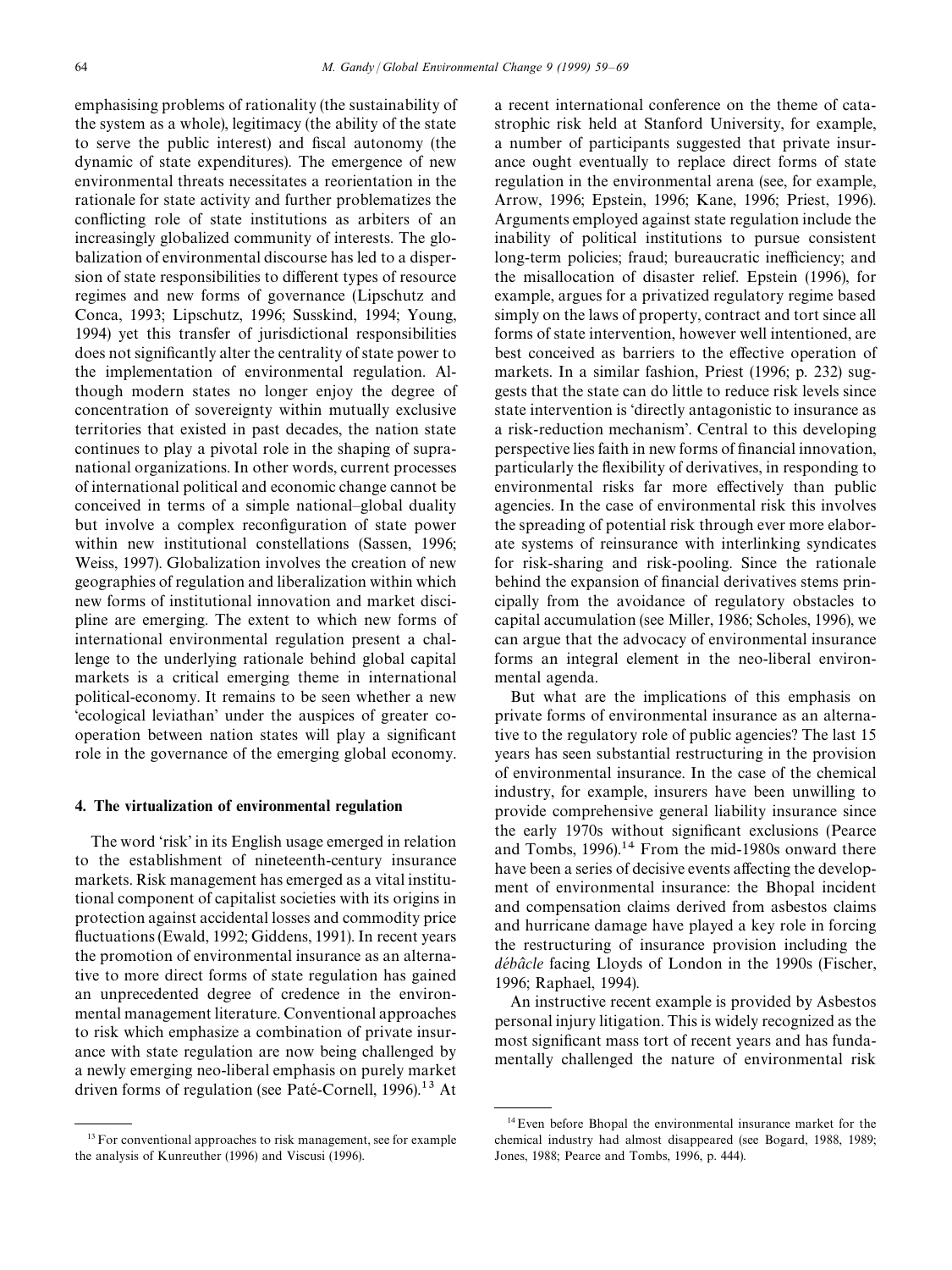insurance in Western societies (Grant,  $1995$ ).<sup>15</sup> The increasing recourse to individual litigation against environmental risk poses real dangers for companies which might previously have only had to contend with the demands of state regulation. The dominance of corporate, professional and governmental defendants in the use of civil damage judgements as a policy instrument suggests that 'toxic tort' is an extremely inefficient and inequitable approach to environmental regulation (Baram, 1987; Galanter, 1994; Pearce and Tombs, 1996; Priest, 1993). Legal scholars note how the inadequacies of tort law have periodically fostered new roles for public agencies in the evolution of public health legislation. Nagareda (1996; p. 940), for example, compares contemporary mass legal actions in the United States over asbestos and Agent Orange to earlier developments in the history of American regulation:

Lawsuits within the common law system of the nineteenth century provided only slow, sporadic means to achieve these regulatory ends. Like their present-day descendants in the mass tort area, common law courts proved institutionally incapable of handling the large amount of recurring cases needed to achieve coherent economic regulation. The problems that industrial activity on a national scale posed, instead, demanded ongoing oversight on a long term basis. The response ultimately was not to tinker with the common law but to empower new institutions: namely, public administrative agencies acting upon delegations of power from a national Congress.

The interrelated issues of risk, regulatory efficacy and social equity lead us to the critical example of the restructuring of environmental insurance provoked by the rapidly rising compensation claims for the effects of climate change induced tropical storms. Since the early 1990s a succession of hurricanes have led to a spate of bankruptcies for insurance companies, particularly for Pacific Islands and for coastal settlements along the southern and eastern seaboard of the United States. Hurricanes Gilbert (1988), Hugo (1989), Andrew (1992) and Opal (1995) have all had a wide ranging impact on the restructuring of markets for environmental insurance with the scaling back of insurance cover for climate change related property damage (Academic Task Force, 1995;

Beck, 1996). In 1993, for example, the State of Florida was forced to place a moratorium on insurance companies to prohibit the cancellation or non-renewal of existing property insurance and ultimately set up its own insurance fund to protect its residents and prevent widespread capital disinvestment. In poorer countries and regions affected by climate change the situation is far more problematic: Western Samoa, for example, has been left with no insurance cover for weather related property damage since the early 1990s (see Leggett, 1993; Tucker, 1997). The environmental insurance industry has begun to respond to climate change in a number of ways: raising the cost of premiums; imposing minimum damage limits; risk spreading through reinsurance; and the selling of so-called Catastrophe Futures and Catastrophe Bonds (UK DoE, 1996). Property insurers (especially major reinsurers such as Munich Re and Swiss Re) have become increasingly vocal in their concern about the effects of global environmental change and now represent a major economic interest group ranged against the fossil fuel industry (Dlugolecki et al., 1995; Flavin, 1994; Tucker, 1997). The example of climate change suggests that the limits to environmental insurance may provide a significant pretext for new forms of state intervention as well as exposing a polarization of economic interests behind current patterns of energy and resource use.

The available evidence suggests that reliance on environmental insurance as an alternative to various forms of state regulation is likely to exacerbate rather than ameliorate the distributional consequences of environmental risk. The displacement of direct forms of regulation by private insurance holds important implications for levels of environmental security both within and between different societies. As risks are increasingly perceived in terms of insurable property damage this will powerfully skew the evaluation of the impact of environmental change towards the wealthier sectors of Western societies. Yet the extent of available insurance appears to be in inverse proportion to the scale and seriousness of risk (Beck, 1995, 1996). This is in large part due to the fact that 'insurance operates where losses have some stochastic or probabilistic character' (Priest, 1996; p. 221) leaving the more long-term, uncontrollable and least well-understood dimensions of environmental change beyond the practical remit of the private insurance industry. Just as nineteenth-century urbanization necessitated new forms of state intervention it appears that the inadequacies of various forms of environmental insurance may provide powerful new arguments to strengthen the regulatory role of public agencies.

Property-based conceptions of 'economic citizenship' conflict with views of citizenship and democratic participation that seek to link environmental protection with social equity. The 'virtualization' of environmental risk through the commodification of uncertainty has emphasized the short-term profitability of insurance derivatives

<sup>&</sup>lt;sup>15</sup> Some legal scholars suggest ways of minimizing the impact of mass torts and even dismiss suggestions that there is anything particularly significant or novel about recent developments (see Siliciano, 1995). In contrast others warn that at present only a small fraction of potential claimants actually pursue their grievances through the legal system to the extent that any systematic response on the part of the public could seriously undermine the legal system as a whole (see McGovern, 1995; Rabin, 1995). Asbestos also provides us with clear examples of new regulatory inequalities emerging at an international level (see Castleman and Navarro, 1987; Chen and Huang, 1997; and Johanning et al., 1994).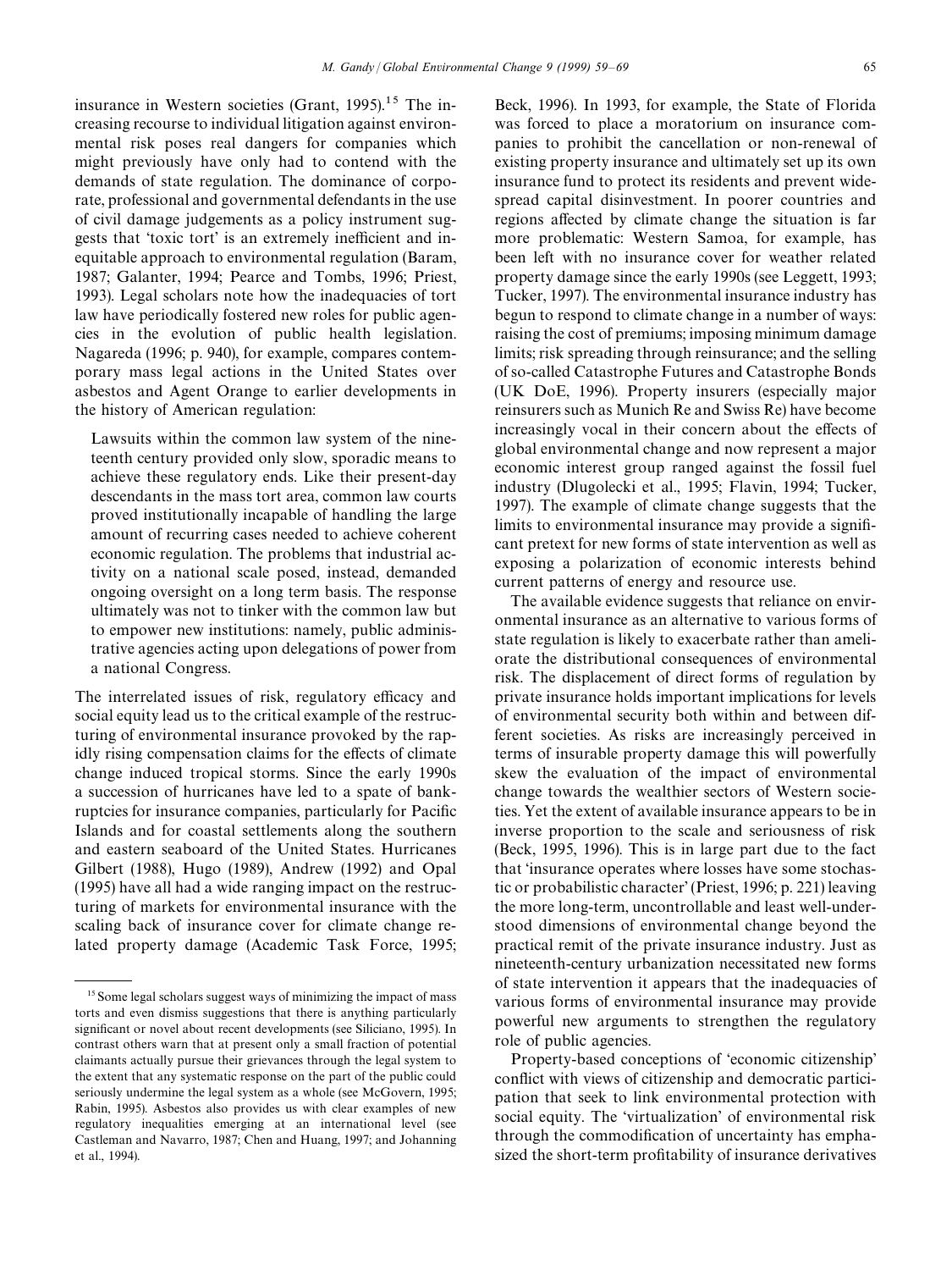over long-term investment in social and economic welfare. These developments pose a major challenge to existing institutional and state structures of regulation and control with policy emphasis increasingly predicated on the maintenance of confidence in financial markets rather than investment in the 'real economy' (Sassen, 1996). The dynamic behind these new forms of risk mitigation through the indirect effects of market discipline holds profound implications for more direct forms of regulatory activity by the state.

## 5. Conclusions

The 'risk society' metaphor reflects both the increased scale of environmental risk and the concomitant weakness of existing social institutions for handling relations between society and nature. The persistence and severity of environmental risk reflects the fragility and historical ephemerality of the various institutional and social arrangements which serve to mediate between conflicting interests in capitalist society. It is this historical dimension to environmental regulation which is largely absent from both positivist conceptions of risk and more recent attempts to apply social theory to the understanding of risk. The force of post-war globalization has brought about an extensive realignment between state, economy and society ushering in new forms of 'governance' in the place of established models of national and regional state activity. We can argue that the state and modern society are to a certain degree synonymous because the complexity of modern urban societies demands the existence of state-like structures in order to function. Since state regulation and modernity are inextricably linked it follows that the crisis of modernity will be reflected in emerging patterns of regulatory failure. The perception that environmental problems are out of control and present a growing threat to human well-being stems in part from the erosion of the public sphere and the limited institutional and administrative structures which might allow wider involvement in the development of public policy.

The unequal distribution of the cause of environmental risk (inherent in vastly different patterns of global energy and resource use) has undermined international efforts to achieve a more socially just regulatory order (Lipietz, 1992b, 1997). The rapid expansion of social science research on global environmental change has generated a plethora of policy scenarios rooted in an illusory capacity for intervention in environmental systems on the basis of a techno-managerial logic which ignores the political and institutional context for the global use of energy and resources. These globalized environmental discourses not only misread the causes of environmental degradation but perpetuate the kind of western cultural and scientific dominance which has undermined any meaningful attempts to create greater international cooperation and understanding. The emphasis on various forms of sophisticated data gathering and environmental 'surveillance' intensify the regulatory tensions between the imposition of rational order from above and the more complex task of connecting regulatory strategies to actually existing social relations and institutional structures on the ground. The limits to environmental regulation form part of a broader set of dilemmas facing relations between society and nature under the impetus of capitalist urbanization and the globalization of modernity. Since the nineteenth century ecological risk and public health scares have been repeatedly translated into new regulatory regimes which threaten the viability and profitability of different fractions of capital whilst seeking to protect the stability and well-being of society as a whole. Contemporary developments are distinctive in a number of respects: the emergence of new sources of environmental risk; the development of greater degrees of public scepticism towards technical and scientific expertise; the complexification of spatial scales (in terms of interactions between different levels of state activity); the power of global capital markets to frame policy debate (as recent crises in Mexico, Indonesia and South Korea dramatically attest); and above all, the intensity of neo-liberal challenges to the fiscal autonomy and ideological legitimacy of public regulatory agencies.

The combination of economic restructuring in the core economies of the West with the increasing power and flexibility of global capital markets have challenged the political legitimacy and administrative efficacy of environmental regulation. This is not to argue, however, that effective forms of international regulation are no longer possible but that new institutional innovations face formidable ideological and fiscal obstacles to their success. As Hirst and Thompson (1996) point out, the global regulatory crisis is essentially political rather than logistical in nature. The critical question is whether the assertion of some kind of ecological public interest has the potential to challenge the post Bretton Woods hegemony of global finance capital. Just as nation states have been pivotal in fostering greater degrees of global economic integration they also hold the key to altering current developments through the promotion of greater degrees of international cooperation. The 'ecological leviathan' of past legislative achievement must be capable of responding and adapting to these changed circumstances. This is why deliberative conceptions of environmental law which advocate consensual conceptions of the public good must play a vital role in combining issues of equity, legitimacy and regulatory efficacy.

## Acknowledgements

I would like to thank David Goldblatt for his helpful comments on an earlier draft of this article. The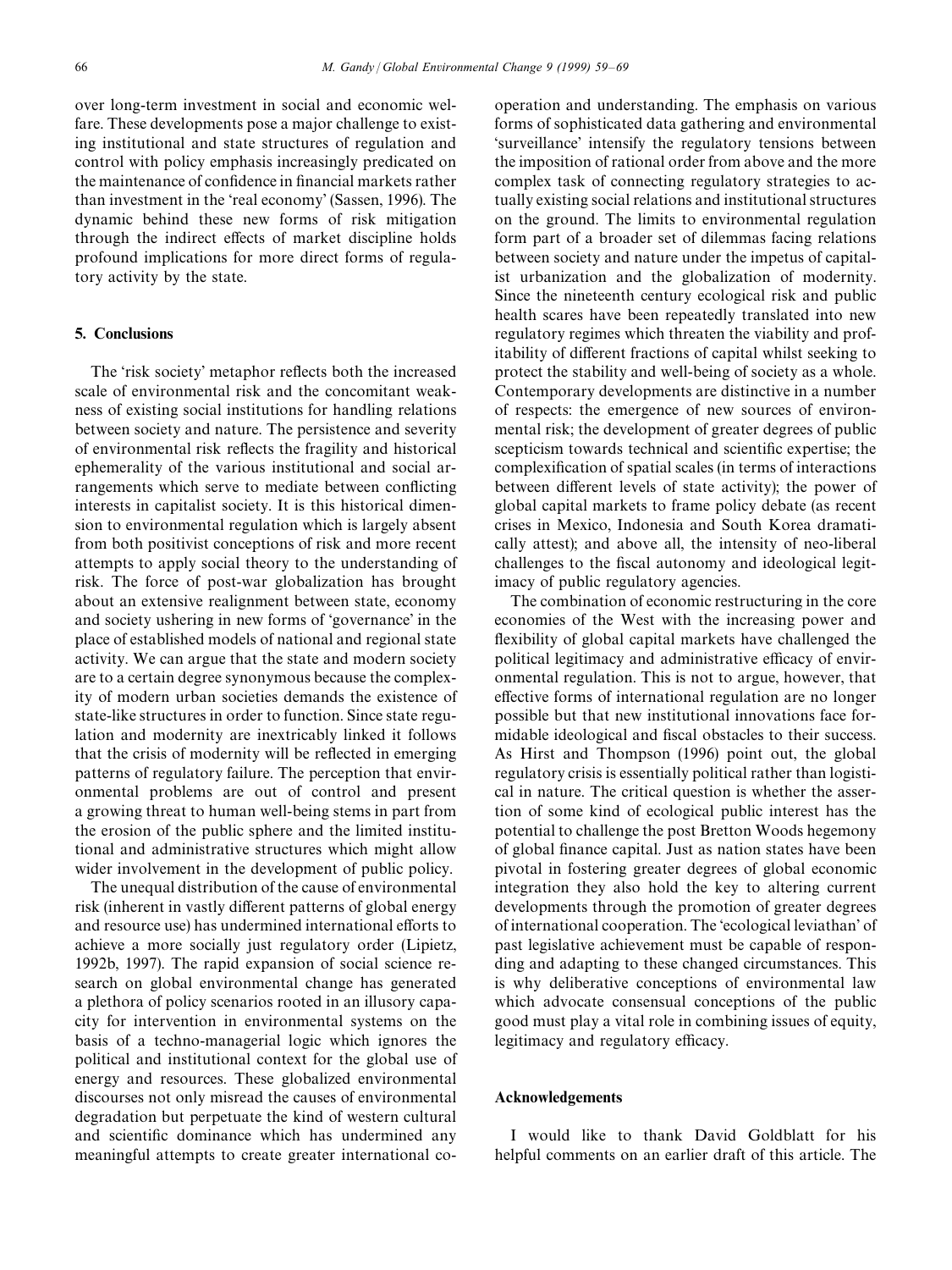opportunity to develop these ideas was provided under a fellowship with the ESRC Global Environmental Change Programme.

## References

- Academic Task Force, 1995. Preliminary report of the Academic Task Force on hurricane catastrophe insurance: restoring Florida's paradise. The Collins Center for Publoc Policy, Florida.
- Ackerman, B.A., Hassler, W.T., 1981. Clean Coal/Dirty Air. Yale University Press, New Haven, CT.

Adams, J., 1994. Risk. University College London Press, London.

- Altvater, E., 1993. The future of the market: an essay on the regulation of money and Nature after the collapse of 'actually existing socialism', 1st ed. 1991. Trans. P. Camiller. Verso, London.
- Amin, A. (Ed.), 1994. Post-Fordism: a Reader. Blackwell, Oxford.
- Andersen, M.S., 1994. Governance by Green Taxes: Making Pollution Prevention Pay. Manchester University Press, Manchester.
- Arrow, K.J., 1996. The theory of risk-bearing: small and great risks. Journal of Risk and Uncertainty 12, 103*—*111.
- Baram, M., 1987. Chemical industry hazards: liability, insurance and the role of risk analysis. In: Kleindorfer P.R., Kunreuther, H.C. (Eds), Insuring and Managing Hazardous Risks: from Seveso to Bhopal and Beyond. Springer, Berlin.
- Barry, A., Osborne, T., Rose, N. (Eds.), 1996. Foucault and Political Reason: liberalism, Neo-liberalism and Rationalities of Government. University College Press, London.
- Beck, U., 1995. Ecological Enlightenment: Essays on the Politics of Risk society. Tran. M. Ritter, 1st edn 1991. Humanities Press, Atlantic Highlands, NJ.
- Beck, U., 1996. Risk society and the provident state. In: Lash, S., Szerszynski, B., Wynne, B. (Eds.), Risk, Environment and Modernity: Towards a New Ecology. Sage, London, pp. 27*—*44.
- Birnbaum, L., 1994. Endocrine effects of prenatal exposure to PCBs, dioxins, and other xenobiotics: implications for policy and future research Environmental Health Perspectives 102, 676*—*679.
- Bogard, W.C., 1988. Bringing social theory to hazard research: conditions and consequences of the mitigation of environmental hazards. Sociological Perspectives 31, 147*—*168.
- Bogard, W.C., 1989. The Bhopal Tragedy: Language, Logic and Politics in the Production of Hazard. Colorado Press, Boulder, CO.
- Boyer, C., 1983. Dreaming the Rational City: the Myth of American City planning. MIT Press, Cambridge, MA.
- Bryant, B., Mohai, P. (Eds), 1992. Race and the Incidence of Environmental Hazards: a Time for Discourse. Westview Press, Boulder, CO.
- Bullard, R., 1990. Dumping in Dixie: Race, Class and Environmental quality. Westview Press, Boulder, CO.
- Bullard, R. (Ed.), 1993. Confronting Environmental Racism: Voices from the Grassroots. South End Press, Boston, MA.
- Caldwell, L.K., 1990. International Environmental Policy. Duke University Press, Durham, NC.
- Carnoy, M., 1984. The State and Political Theory. Princeton University Press, Princeton, NJ.
- Castleman, B., Navarro, V., 1987. International mobility of hazardous products, industries and wastes. Annual Review of Public Health 8, 1*—*19.
- Chen, M., Huang, C., 1997. Industrial workers' health and environmental pollution under the new international division of labor: the Taiwan experience. American Journal of Public Health 87, 1223*—*1231.
- Christoff, P., 1996. Ecological modernisation, ecological modernities. Environmental Politics 5, 476*—*500.
- Clark, G., Dear, M., 1981. The State in capitalism and the capitalist State. In: Dear, M., Scott, A. (Eds.), Urbanization and Urban Planning in Capitalist Society. Methuen, London, pp. 45*—*63.
- Clark, G., Dear, M., 1984. State Apparatus: Structures and Language of legitimacy. Allen and Unwin, London.
- Colborn, T., Clement, C. (Eds.), 1992. Chemically Induced Alterations in Sexual and Functional Development. Princeton Scientific Publishing, Princeton, NJ.
- Dlugolecki, A., Harrison, P., Leggett, J., Palutikof, J., 1995. Implications for insurance and finance. In: Parry, M., Duncan, R. (Eds), The Economic Implications of Climate Change in Britain. Earthscan Publications, London, pp. 83*—*102.
- Douglas, M., 1994. Dominant rationality and risk perception. Occasional paper number 4. Political Economy Research Centre, University of Sheffield.
- Drummond, I., Marsden, T.K., 1995. Regulating sustainable development. Global Environmental Change 5, 51*—*63.
- Dryzek, J., 1995. Democracy and environmental policy instruments. In: Eckersley, R. (Ed.), Markets, the State and the Environment: Towards Integration, Macmillan, London, pp. 294*—*309.
- Durant, J., 1997. Scientific truth and political reality: professional and public perceptions of risk. Paper presented at the conference Science, Policy and Risk held at the Royal Society, London, 18 March.
- Dyos, H.J., Wolff, M. (Eds.), 1973. The Victorian City: Images and Realities. London. and Boston: Routledge and Keegan Paul.
- Eckersley, R., 1995. Markets, the state and the environment: an overview. In: Eckersley, R. (Ed.), Markets, the State and the Environment: Towards Integration, Macmillan, London, pp. 7*—*46.
- Epstein, R., 1996. Catastrophic responses to catastrophic risks. Journal of Risk and Uncertainty 12, 287*—*308.
- Evans, R.J., 1987. Death in Hamburg: Society and Politics in the Cholera Years 1830*—*1910. Oxford University Press, Oxford.
- Ewald, F., 1992. Insurance and risk. In: Burchell, G., Gordon, C., Miller, P. (Eds.), The Foucault Effect: Studies in Governmentality Harvester Wheatsheaf, Hemel Hempstead. pp. 197*—*210
- Faber, D., O'Connor, J., 1993. Capitalism and the crisis of environmentalism. In: Hofrichter, R. (Ed.), Toxic Struggles: the Theory and Practice of Environmental Justice. New Society Publishers, Philadelphia, PA, pp. 12*—*25.
- Fischer, M.J., 1996. Union Carbide's Bhopal incident: a retrospective. Journal of Risk and Uncertainty 12, 257*—*269.
- Flavin, C., 1994. Storm warnings: climate change hits the insurance industry. World Watch 7, 10*—*20.
- Galanter, M., 1994. The transnational traffic in legal remedies. In: Jasanoff, S. (Ed.), Learning From Disaster: Risk Management After Bhopal. University of Pennsylvania Press: Philadelphia, PA, pp. 133*—*57.
- Gibbs, L. (Ed.), 1993. Toxic Struggles: the Theory and Practice of Environmental Justice. New Society, Philadelphia, PA.
- Giddens, A., 1981. A Contemporary Critique of Historical Materialism. Power, Property and the State, Vol. 1. Macmillan, London.
- Giddens, A., 1984. The Constitution of Society: Outline of the Theory of Structuration. Polity, Oxford.
- Giddens, A., 1991. Modernity and Self-identity: Self and Society in the Late Modern Age. Polity, Oxford.
- Gillet, M. (Ed.), 1972. L'homme, la vie et la mort dans le nord au XIXe siècle. Université de Lille III.
- Goldblatt, A., 1996. Social Theory and the Environment. Polity Press, Oxford.
- Gottlieb, D.J., Beiser, A.S., O'Connor, G.T., 1995. Poverty, race and medication use are correlates of asthma hospitalization rates: a small area analysis in Boston. Chest 108, 28*—*35.
- Grant, A., 1995. When does the clock start ticking?: applying the statute of limitations in asbestos property damage actions. Cornell Law Review 80, 695*—*746.
- Hajer, M., 1995. The Politics of Environmental Discourse: Ecological Modernisation and the Policy Process. Clarendon, Oxford.
- Hays, S.P., 1959. Conservation and the Gospel of Efficiency: the Progressive Movement Conservation Movement 1890*—*1920. Harvard University Press, Cambridge, MA.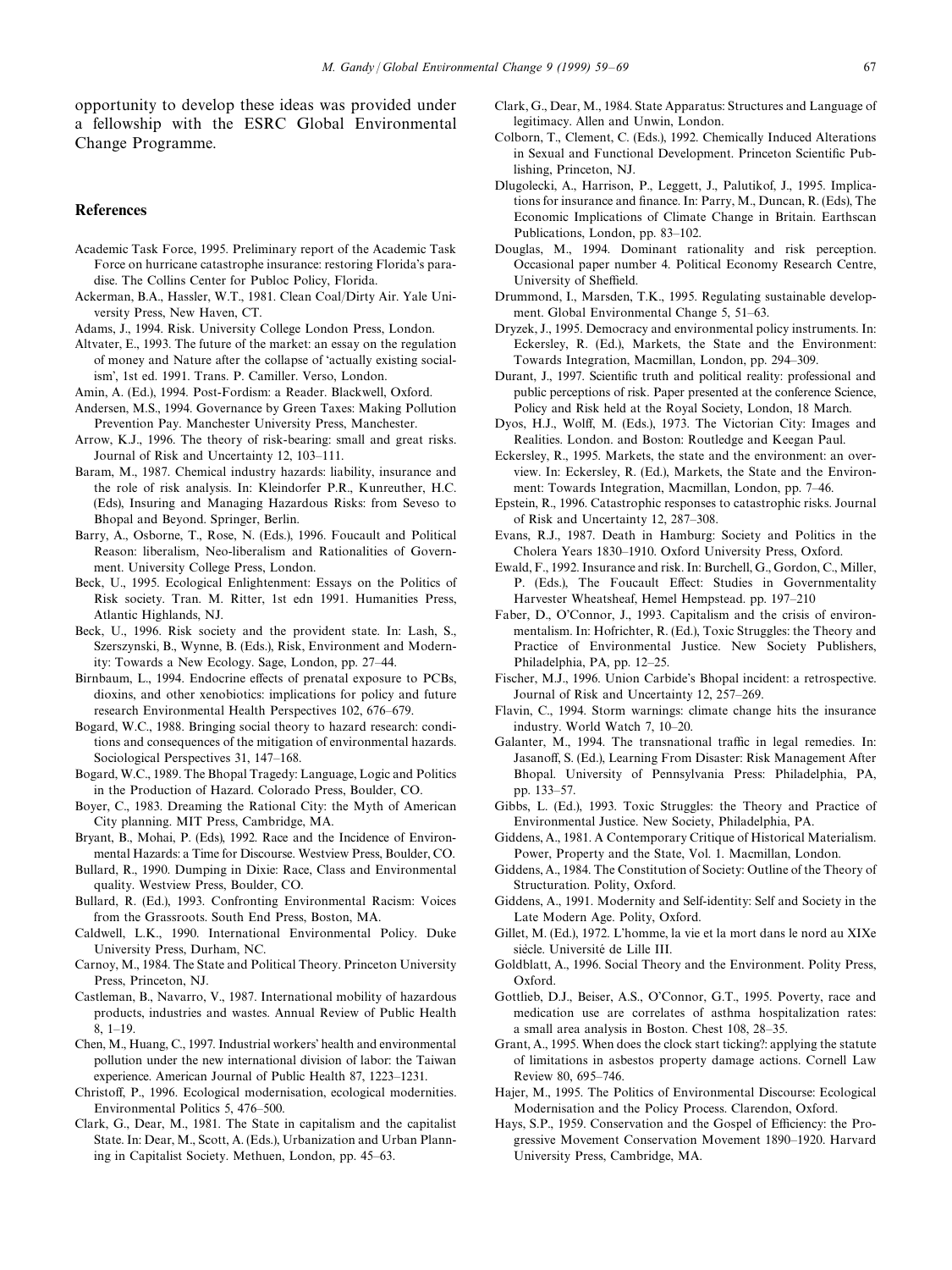- Hays, S.P., 1987. Beauty, Health and Permanence: Environmental Politics in the United States, 1955*—*1985. Cambridge University Press, Cambridge.
- Hinde, J., 1997. Why talk of risk is full of hazards. The Times Higher 14, 18*—*19.
- Hirst, P., Thompson, G., 1996. Globalization in Question. Polity, Cambridge.
- Hofrichter, R. (Ed.), 1993. Toxic Struggles: the Theory and Practice of Environmental Justice. New Society Publishers, Philadelphia, PA.
- Huber, J., 1991. Unternehmen Umwelt: Weichenstellungen für eine ökologische Marktwirtscahft. Fisher Verlag, Frankfurt am Main.
- Hunt, A., Wickham, G., 1994. Foucault and Law: Towards a Sociology of Law as Governance Pluto Press, London.
- IPCC, 1996. In: Watson, R., Zinyowera, M., Moss, R. (Eds), Climate Change 1995: Scientific *—* Technical Analysis. Cambridge University Press, Cambridge.
- Jänicke, M., 1990. State Failure: The Impotence of Politics in Industrial Society. Trans. A. Braley. Polity, Oxford.
- Jessop, B., 1990. State Theory: Putting Capitalist States in their Place. Pennsylvania State University Press, University Park, PA.
- Jessop, B., 1995. The regulation approach, governance and post-Fordism: alternative perspectives on economic and political change? Economy and Society 24, 307*—*333.
- Johanning, E., Goldberg, M., Kim, R., 1994. Asbestos hazard evaluation in South Korean textile production. International Journal of Health Services 24, pp. 131*—*144.
- Jones, T., 1988. Corporate Killing: Bhopals Will Happen. Free Association Books, London.
- Kane, E.J., 1996. Difficulties in making implicit government riskbearing partnerships explicit. Journal of Risk and Uncertainty 12, 189*—*199.
- Krebs, J., 1997. A scientific view of risk. Paper presented at the conference. Science, Policy and risk, Royal Society, London, 18 March.
- Kunreuther, H., 1996. Mitigating disaster losses through insurance. Journal of Risk and Uncertainty 12, 171*—*187.
- Lake, R.W., Disch, L., 1992. Structural constraints and pluralist contradictions in hazardous waste regulation. Environment and Planning A 24, 663*—*681.
- Leggett, J., 1993. Climate change and the insurance industry. European Environment 3, 3*—*8.
- Leiss, W., Chociolko, C., 1994. Risk and Responsibility. McGill-Queen's University Press, Montreal.
- Lewontin, R., Levins, R., 1996. The return of old diseases and the appearance of new ones. Capitalism, Nature, Socialism: a Journal of Socialist Ecology 7, 103*—*107.
- Lipietz, A., 1987. Mirages and Miracles: the Crisis of Global Fordism. Verso, London.
- Lipietz, A., 1992a. Towards a New Economic Order: Postfordism, Ecology and Democracy, 1st edn. 1989. Polity, Oxford.
- Lipietz, A., 1992b. Berlin, Bagdad, Rio. Quai Voltaire, Paris.
- Lipietz, A., 1997. The post-Fordist world: labour relations, international hierarchy and global ecology. Review of International Political Economy 4, 1*—*41.
- Lipschutz, R.D., Conca, K. (Eds.), 1993. The State and Social Power in Global Environmental Politics. Columbia University Press, New York.
- Lipschutz, R.D., 1996. Global Civil Society and Global Environmental Governance: the Politics of Nature from Place to Planet. State University of New York Press. Albany, NY.
- Litfin, K.T., 1994. Ozone Discourses: Science and Politics in Global Environmental Cooperation. Columbia University Press, New York.
- McLafferty, S., Tempalski, B., 1995. Restructuring and women's reproductive health: implications for low birthweight in New York City. Geoforum 26, 309*—*323.
- Mann, E., 1991. L.A's Lethal Air: New Strategies for Policy, Organizing, and Action. Labor/Community Strategy Center, Los Angeles.
- Matthews, S.A., 1995. Geographies of women's health. Geoforum 26, 239*—*245.
- Mayer, J.D., 1996. The political ecology of disease as one new focus for medical geography. Progress in Human Geography 20, 441*—*456.
- Miller, M.H., 1986. Financial innovation: the last twenty years and the next. Journal of Financial and Quantitative Analysis 21, 459*—*471.
- Mol, A., 1996. Ecological modernisation and institutional reflexivity: environmental reform in the late modern age. Environmental Politics 5, 302*—*323.
- Nagareda, R., 1996. Turning from tort to administration. Michigan Law Review 94, 899*—*981.
- O'Connor, M. (Ed.), 1994. Is Capitalism Sustainable? Political Economy and the Politics of Ecology. Guilford Press, London.
- Ostrum, E., 1990. Governing the Commons. Cambridge University Press, Cambridge.
- Paehlke, R., 1990. Democracy and environmentalism: opening a door to the administrative state. In: Paehlke, R., Togerson, D. (Eds.), Managing Leviathan: Environmental Politics and the Administrative State, Belhaven, London.
- Pearce, F., Tombs, S., 1996. Hegemony, risk and governance: 'social regulation' and the American chemical industry. Economy and Society 25, 428*—*454.
- Pearce, F., Tombs, S., 1997. Hazards, law and class: contextualizing the regulation of corporate crime. Social and Legal Studies: an International Journal 6, 79*—*107.
- Priest, G.L., 1993. The new legal structure of risk control. In: Burger, E.J. (Ed.), Risk University of Michigan Press, Ann Arbor, MI.
- Priest, G.L., 1996. The government, the market, and the problem of catastrophic loss. Journal of Risk and Uncertainty 12, 219*—*237.
- Pulido, L., 1994. Restructuring and the contraction and expansion of environmental rights in the United States. Environment and Planning A 26, 915*—*936.
- Rabin, R.L., 1995. Continuing tensions in the resolution of mass toxic harm cases: a comment. Cornell Law Review 80, 1037*—*1044.
- Raphael, A., 1994. Ultimate Risk: the Inside Story of the Lloyd's Catastrophe. Bantum Press, London.
- Rayner, S., Malone, E. (Eds.), 1997. Human Choice and Climatic Change: an International Assessment. Battelle Press. Columbus, Ohio.
- Rissler, J., Mellon, M., 1996. The Ecological Risks of Engineered Crops. MIT Press, Cambridge, MA.
- Rosenberg, C., 1962. The Cholera Years: the United States in 1832, 1879 and 1866. New York. University of Chicago Press.
- Salter, M., 1997. Habermas's new contribution to legal scholarship. Journal of Law and Society 24, 285*—*305.
- Sandbach, F., 1980. Environment, Ideology and Policy. Basil Blackwell, Oxford.
- Sassen, S., 1996. Losing Control: Sovereignty in an Age of Globalization. Columbia University Press, New York.
- Schechter, A., 1995. Dioxins and Health. Plenum, New York.
- Schnaiberg, A., 1980. The Environment: From Surplus to Scarcity. Oxford University Press, Oxford.
- Scholes. M.S., 1996. Global financial markets, derivative securities, and systemic risks. Journal of Risk and Uncertainty 12, 271*—*286.
- Siliciano, J.A., 1995. Mass torts and the rhetoric of crisis. Cornell Law Review 80, 990*—*1044.
- Steinbrecher, R.A., 1996. From green to gene revolution: the environmental risks of genetically engineered crops. The Ecologist 26, 273*—*281.
- Susskind, L.E., 1994. Environmental Diplomacy: Negotiating More Effective Global Agreements. Oxford University Press, Oxford.
- Szasz, A., 1994. Ecopopulism: Toxic Waste and the Movement for Environmental Justice. University of Minnesota Press, London.
- Szerszynski, B., Lash, S., Wynne, B., 1996. Introduction: ecology, realism and the social sciences. In: Lash, S., Szerszynski, B., Wynne, B., Risk, Environment and Modernity: Towards a New Ecology. Sage, London. pp. 1*—*26.